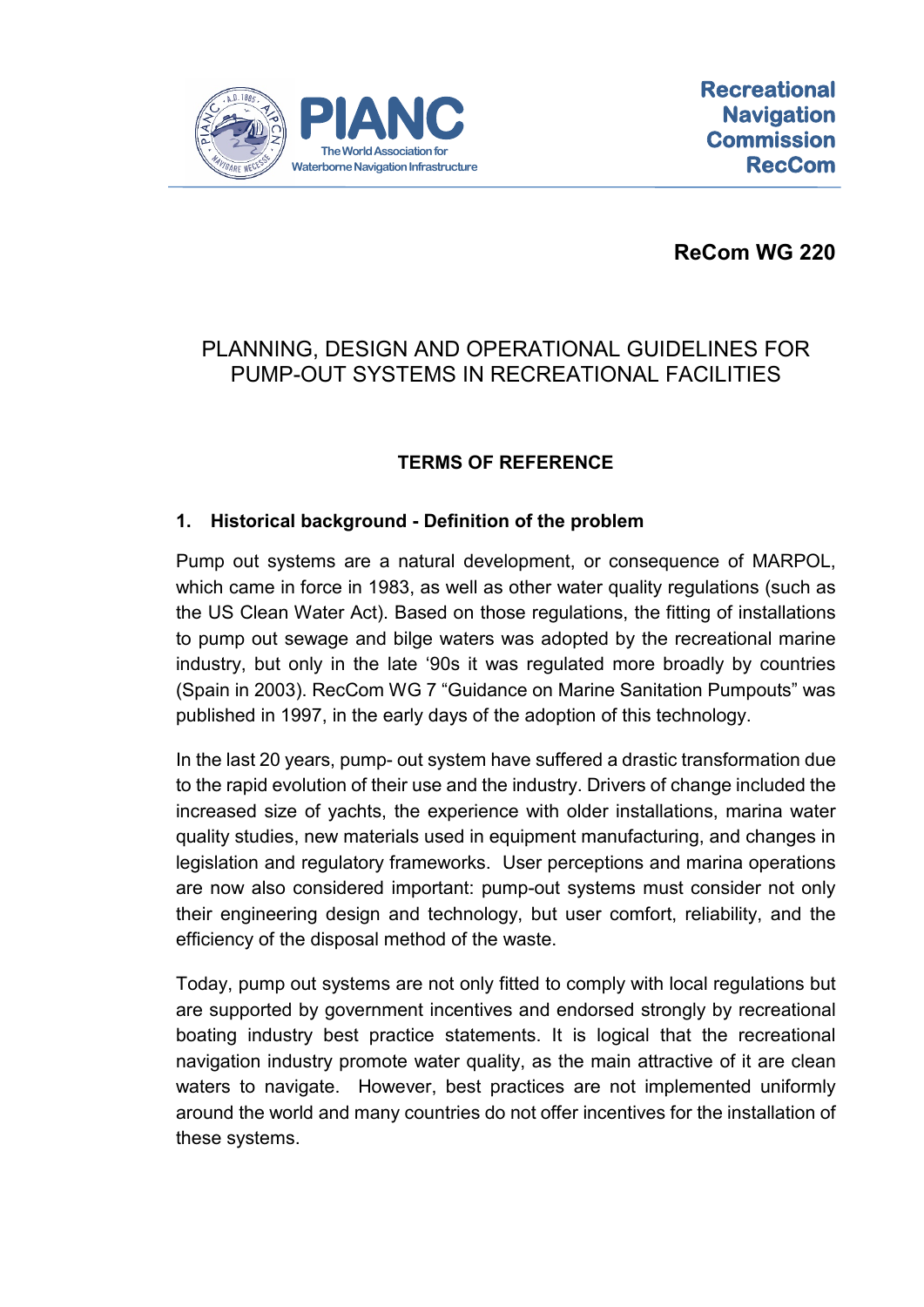## **2. Objectives**

This report is intended to replace RecCom WG 7: Guidance on Marine Sanitation Pumpouts (1997).

The main objectives of this report include:

- to offer and updated classification and understanding of the different types of pump-out systems used by the recreational navigation and to discuss their characteristics and performance under different conditions.
- to develop recommendations for pump-out systems use in the design of facilities
- to offer analysis of regulatory frameworks, other insights and recommendations with the ultimate goal of achieving the smooth and widespread use of systems to prevent discharges of pollutants into sensitive water environments.

## **3. Earlier reports to be reviewed**

Several PIANC Reports address this issue. But the role of this report is to include the details and comprehensive discussion of this topic:

- PIANC RecCom WG 7: Guidance on Marine Sanitation Pumpouts (1997)
- PIANC RecCom WG 134 Guidelines for design and operation of superyacht marinas.
- PIANC RecCom 149 Guidelines for marina design
- PIANC EnviCom WG 3 Glossary of selected environmental terms

# **4. Scope**

The proposed scope of work is to:

- identify types of fluids that are collected by pump-out systems available in the market (sewage, bilge, etc)
- Identify different types of pump-out systems and the principle of operation (vacuum, pump-out, fixed, portable, cart, pump-out craft, truck)
- Identify pump-out systems layout (fixed pump at designated pier or pontoon, active area division, on-demand actuation, servo valves, sewage discharge to receiving facilities)
- Describe the characteristics of its components (pumps, piping, vents, receiving facilities)
- Identify the different characteristics of infrastructure where they can be installed (fixed piers, pontoons, service craft, carts, shore)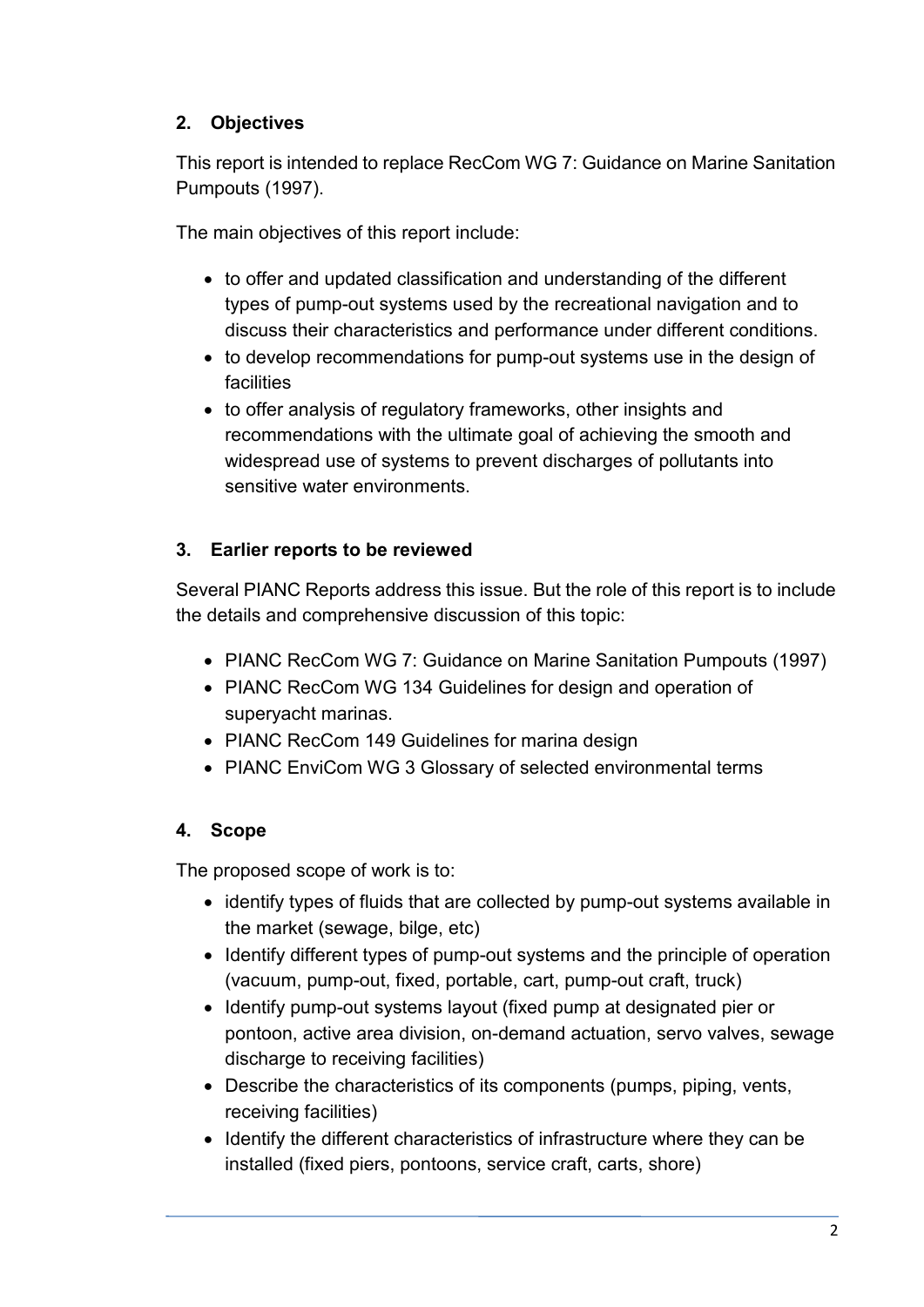- Evaluate case studies of pump-out systems installations in marinas and recreational navigation infrastructure, including equipment performance and user adoption.
- Create guidelines and recommendations on recreational pump-out systems, and how to best include this equipment in the design of marinas and recreational navigation infrastructure of all types.
- Collate and evaluate information regarding regulatory frameworks and incentives for the installation of pump-out systems in different countries.

As it relates to environmental protection regulations, additional questions that this WG may address include:

- What type of statistics can pump-out collection data generate for use in infrastructure development and operation?
- What percentage of recreational craft is with sewage holding tanks, by size of vessel?
- For which types of boats sewage holding tank is recommended?
- Which are the countries with legislation and rules for pump-out systems?
- What are the regulatory mandates and the incentives offered?
- Should pump out systems be recommended to be mandatory?
- If pump-out systems were mandatory, what should be the requirements?

As it relates to design of various types of facilities, the report may include:

- Marinas and yacht harbours: It would be helpful to the design, construction and management of yacht harbours to understand the performance of various layouts, including usage of pump-out systems. This could also help assess where to lay piping, set points of discharge, locate pump-out main unit and connect to receiving facilities.
- Fuel stations and waiting pontoons (staging docks), when not a part of a marina or yacht harbour: Public services can fit this equipment to help environmental control by assuring that sewage and bilge waters are disposed of in an appropriated way.
- Independent pump-out services: mobile equipment can displace where the need arises and provide the service should the facility characteristics does not permit an installation.

# **5. Intended product**

The working group report is intended to serve multiple purposes, including:

• Describe available technologies and equipment for pump-out systems.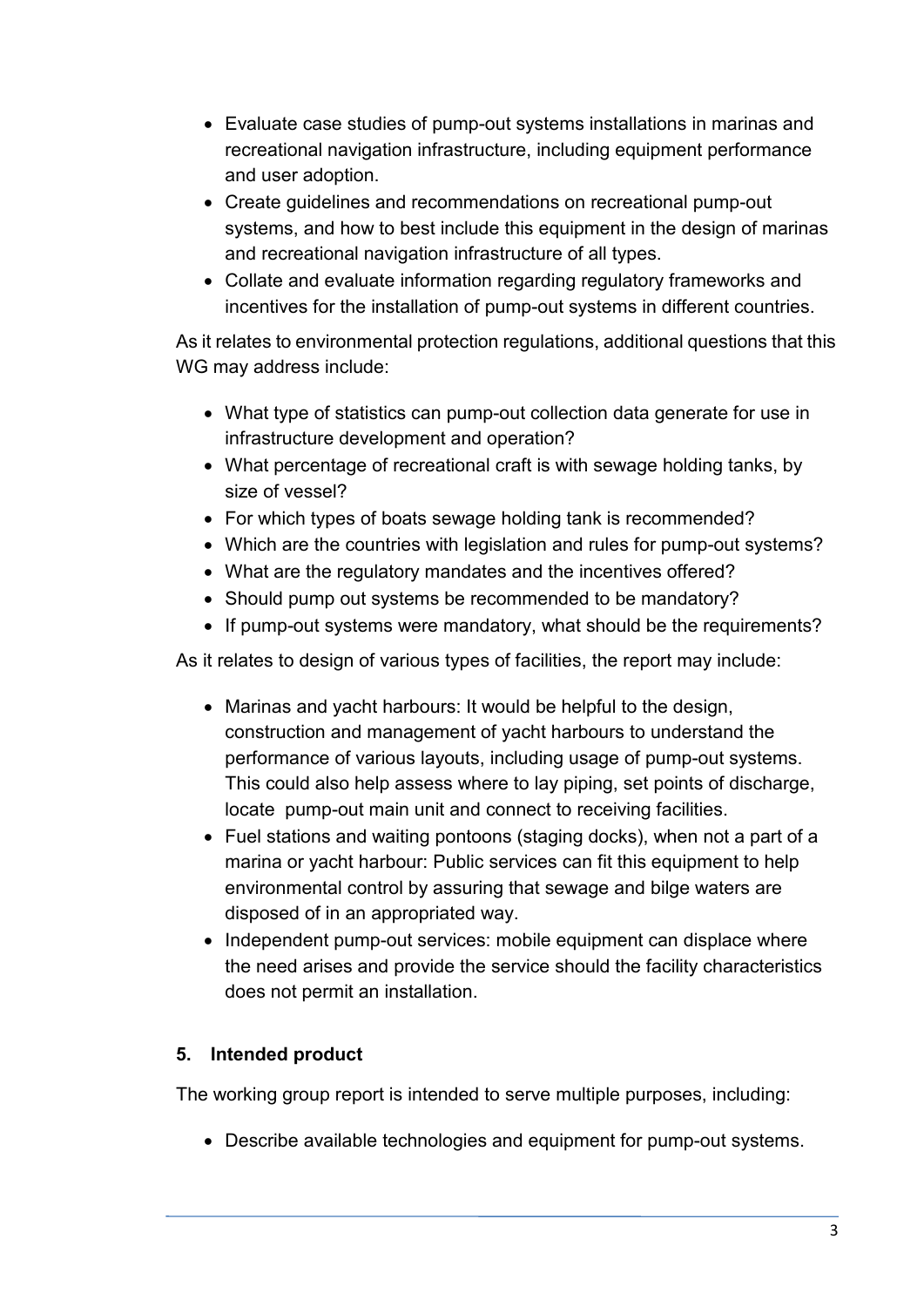- Provide planning and design recommendations to optimize the effectiveness and efficiency of pump-out systems in recreational navigation infrastructure.
- Offer models of regulation and incentives related to pump-out installations

## **6. Working Group Membership**

- Marina designers, engineers and consultants (including professionals that specify equipment)
- Designers, manufacturers and agents of pump-out equipment.
- Boat builders, designers and boat equipment professionals
- Environmental regulatory agencies, environmental scientists, consultants, etc.
- Officials involved in environmental legislation and regulation of the recreational navigation infrastructure and its operations.
- Marina operators and managers, and organizations that represent them
- Marina owners and developers (private and public)

It is recommended that the Working Group invite researchers and equipment designers as members, to benefit from available know-how on pump-out systems to understand their types, organization and infrastructure needs.

## **7. Target Audience**

- Marina designers and engineers
- Marina owners, developers, and operators
- Regulatory agencies
- Environmental practitioners

#### **8. Relevance**

#### **8.1. Relevance to countries in transition**

The report will provide technical information and best practices to promote sustainable development of recreational navigation. It is intended to result in net positive environmental impact where discharges presently occur.

This report can be used by countries in transition as a guidance to develop environmental legislation and incentives programs.